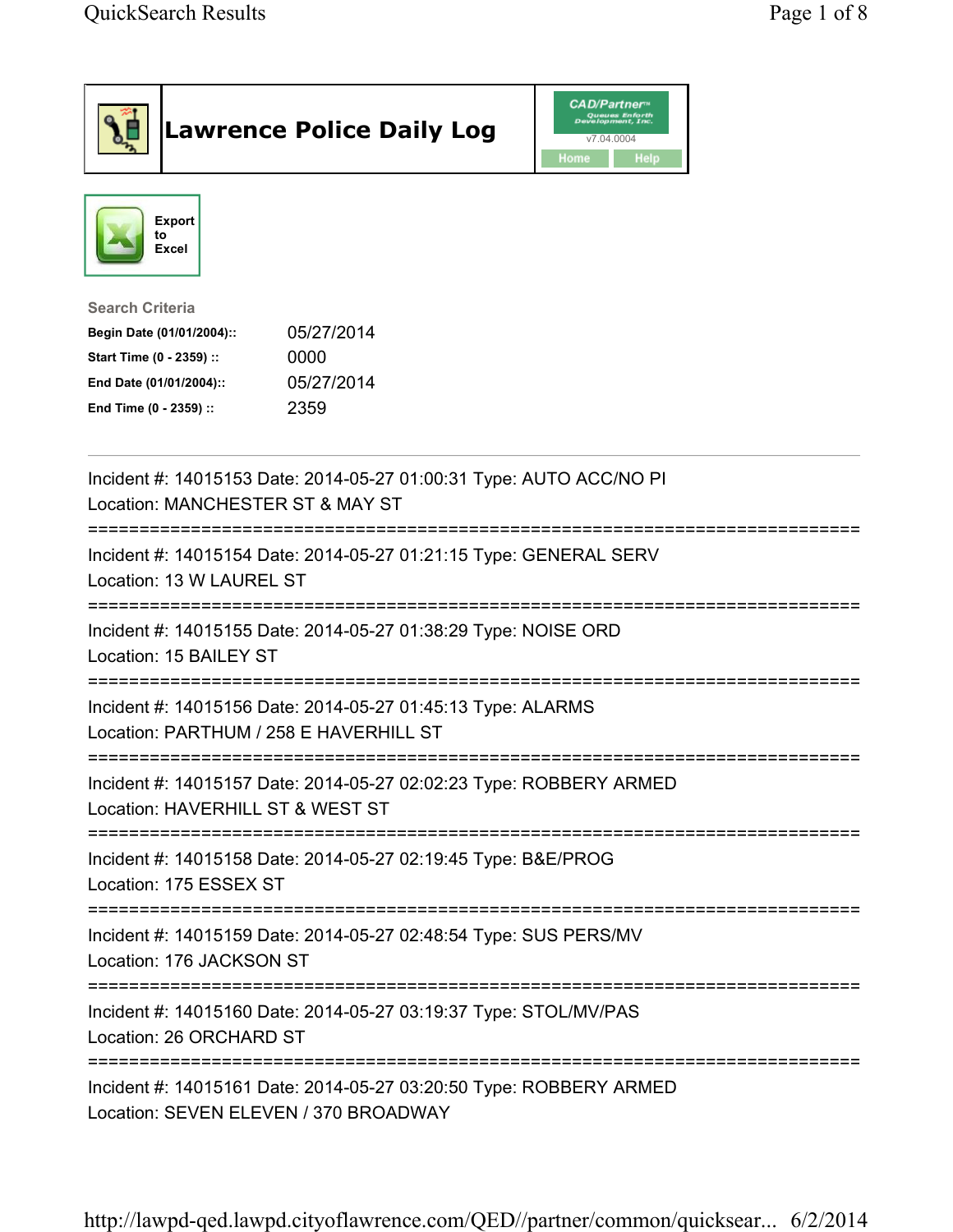| ===========================                                                                                                          |
|--------------------------------------------------------------------------------------------------------------------------------------|
| Incident #: 14015162 Date: 2014-05-27 03:59:01 Type: ASSIST FIRE<br>Location: 14 EXETER ST                                           |
| Incident #: 14015163 Date: 2014-05-27 04:05:16 Type: HARASSMENT<br>Location: 248 BROADWAY #302                                       |
| Incident #: 14015164 Date: 2014-05-27 05:28:12 Type: DISTURBANCE<br>Location: 805 ESSEX ST FL 3                                      |
| Incident #: 14015165 Date: 2014-05-27 06:03:09 Type: STOL/MV/PAS<br>Location: 60 BERNARD AV                                          |
| Incident #: 14015166 Date: 2014-05-27 06:59:39 Type: ALARMS<br>Location: CVS PHARMACY / 266 BROADWAY                                 |
| Incident #: 14015167 Date: 2014-05-27 07:38:26 Type: AUTO ACC/NO PI<br>Location: ESSEX ST & MARGIN ST                                |
| Incident #: 14015168 Date: 2014-05-27 07:45:22 Type: CK WELL BEING<br>Location: FARNHAM ST & PHILLIPS ST<br>======================== |
| Incident #: 14015169 Date: 2014-05-27 08:11:22 Type: ALARMS<br>Location: CLADDAGH PUB / 399 CANAL ST                                 |
| Incident #: 14015170 Date: 2014-05-27 08:18:06 Type: MEDIC SUPPORT<br>Location: 78 DRACUT ST                                         |
| Incident #: 14015171 Date: 2014-05-27 08:18:37 Type: ALARMS<br>Location: LAWRENCE BOYS + GIRLS CLUB / 136 WATER ST                   |
| Incident #: 14015172 Date: 2014-05-27 10:03:45 Type: 911 HANG UP<br>Location: 375 HAVERHILL ST #5                                    |
| Incident #: 14015173 Date: 2014-05-27 10:08:03 Type: MAL DAMAGE<br>Location: ABEL COMPANY / 1 INTERNATIONAL WY                       |
| Incident #: 14015174 Date: 2014-05-27 10:10:24 Type: WARRANT SERVE<br>Location: 90 LOWELL ST                                         |
| Incident #: 14015175 Date: 2014-05-27 10:33:00 Type: GENERAL SERV<br>Lootion: 35 DUTLED CT                                           |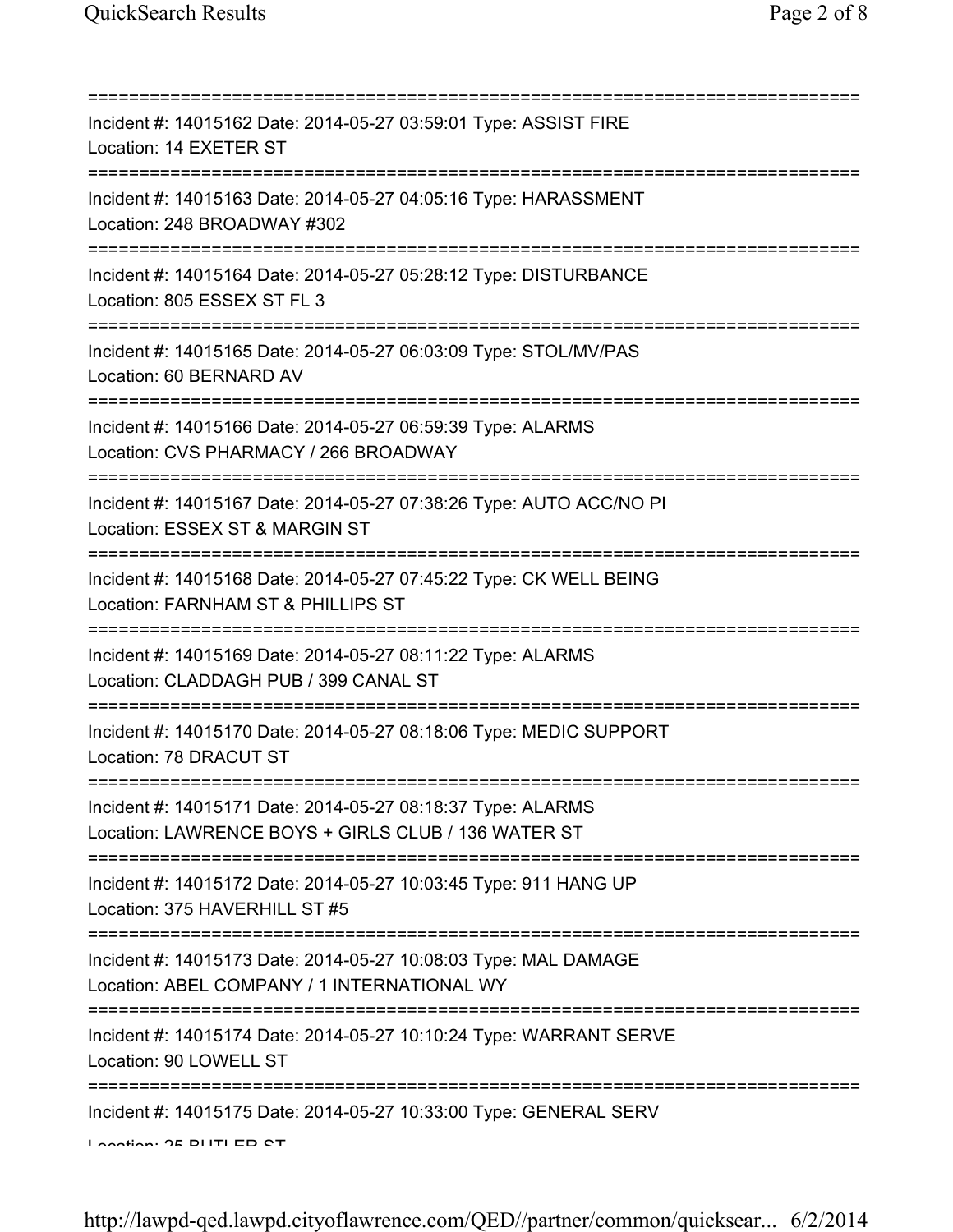| Incident #: 14015176 Date: 2014-05-27 10:33:23 Type: PARK & WALK<br>Location: S UNION ST & SALEM ST                                            |
|------------------------------------------------------------------------------------------------------------------------------------------------|
| Incident #: 14015177 Date: 2014-05-27 10:42:08 Type: AUTO ACC/NO PI<br><b>Location: MANCHESTER ST</b>                                          |
| Incident #: 14015178 Date: 2014-05-27 10:44:31 Type: MAL DAMAGE<br>Location: MARSTON ST & STORROW ST                                           |
| ==============================<br>Incident #: 14015179 Date: 2014-05-27 10:49:12 Type: ALARM/BURG<br>Location: 219 OSGOOD ST                   |
| ;==========================<br>Incident #: 14015180 Date: 2014-05-27 11:02:52 Type: KEEP PEACE<br>Location: 68 AMES ST                         |
| Incident #: 14015181 Date: 2014-05-27 11:08:12 Type: ALARM/BURG<br>Location: 348 LOWELL ST #2                                                  |
| Incident #: 14015182 Date: 2014-05-27 11:14:54 Type: RECOV/STOL/MV<br>Location: 1 BEACON AV                                                    |
| Incident #: 14015183 Date: 2014-05-27 11:25:39 Type: SUS PERS/MV<br>Location: ANDOVER ST & S BROADWAY                                          |
| Incident #: 14015184 Date: 2014-05-27 11:56:58 Type: ALARMS<br>Location: 333 BROADWAY                                                          |
| Incident #: 14015185 Date: 2014-05-27 11:59:59 Type: MEDIC SUPPORT<br>Location: 269 S BROADWAY FL 3RD                                          |
| =================<br>--------------------------<br>Incident #: 14015186 Date: 2014-05-27 12:03:26 Type: B&E/PAST<br>Location: 411 RIVERSIDE DR |
| Incident #: 14015187 Date: 2014-05-27 12:04:44 Type: LARCENY/PAST<br>Location: 112 STEARNS AV                                                  |
| Incident #: 14015188 Date: 2014-05-27 12:06:46 Type: MAL DAMG PROG<br>Location: 38 YOUNG AV                                                    |
| ==================================<br>Incident #: 14015189 Date: 2014-05-27 12:15:14 Type: SUS PERS/MV<br><b>ALDOOLAHOODIN</b>                 |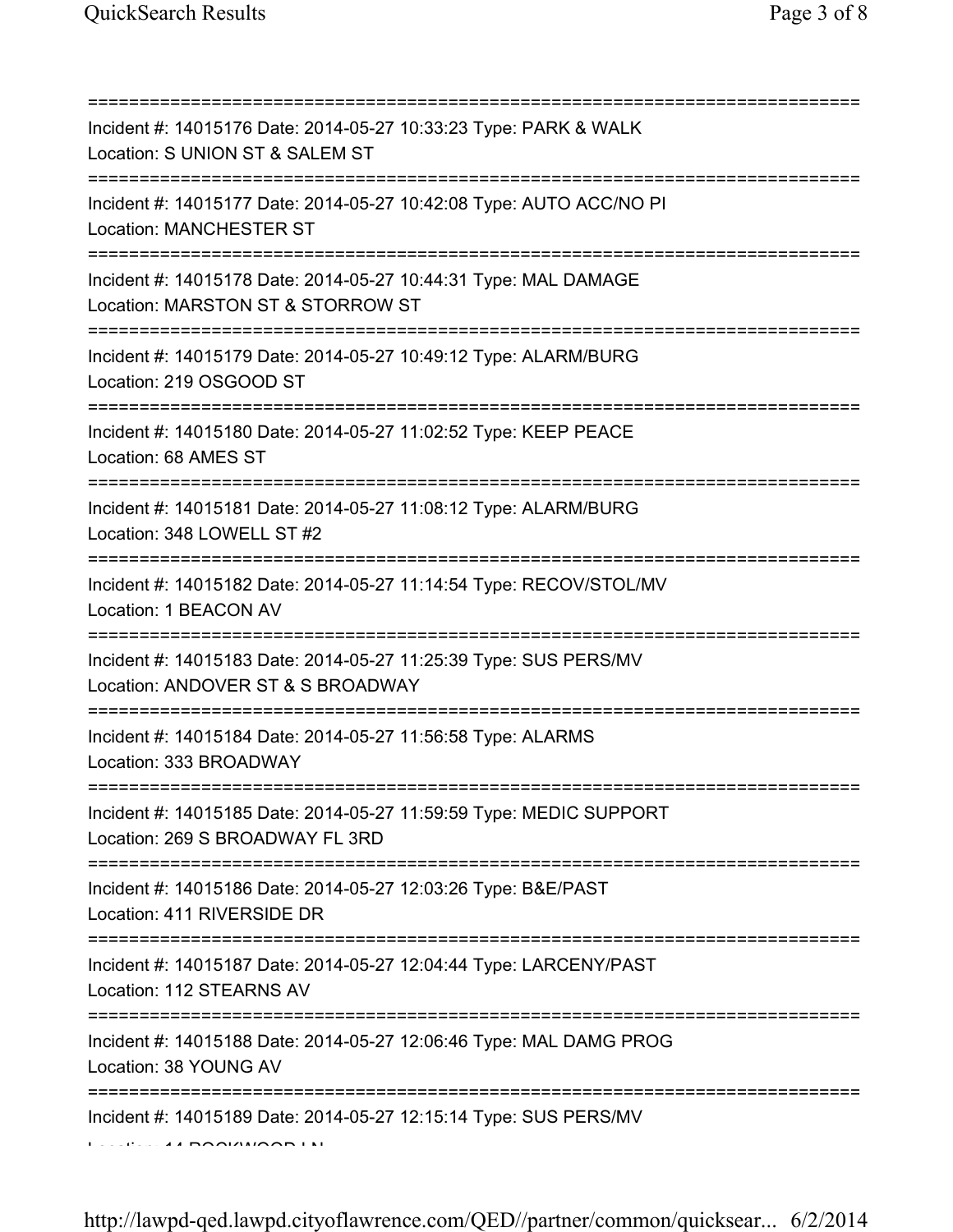Location: 669 LOWELL ST

=========================================================================== Incident #: 14015190 Date: 2014-05-27 12:19:09 Type: AUTO ACC/NO PI Location: JACKSON ST & SUMMER ST =========================================================================== Incident #: 14015191 Date: 2014-05-27 12:34:00 Type: HIT & RUN M/V Location: 210 ABBOTT ST =========================================================================== Incident #: 14015192 Date: 2014-05-27 12:42:22 Type: HIT & RUN M/V Location: PARK ST & SPRUCE ST =========================================================================== Incident #: 14015193 Date: 2014-05-27 12:48:46 Type: SUS PERS/MV Location: S UNION ST & SPRINGFIELD ST =========================================================================== Incident #: 14015194 Date: 2014-05-27 13:01:10 Type: SUS PERS/MV Location: CAMBRIDGE ST & S UNION ST =========================================================================== Incident #: 14015195 Date: 2014-05-27 13:17:21 Type: LARCENY/PAST Location: 1000 ESSEX ST =========================================================================== Incident #: 14015196 Date: 2014-05-27 13:23:19 Type: DOMESTIC/PROG Location: 501 ANDOVER ST FL 1ST =========================================================================== Incident #: 14015197 Date: 2014-05-27 13:37:35 Type: WARRANT SERVE Location: 97 OSGOOD ST =========================================================================== Incident #: 14015198 Date: 2014-05-27 13:48:50 Type: E911 HANGUP Location: GLCAC-HEAD START COMMONS / 305 ESSEX ST =========================================================================== Incident #: 14015199 Date: 2014-05-27 14:23:06 Type: WARRANT SERVE Location: 90 LOWELL ST =========================================================================== Incident #: 14015200 Date: 2014-05-27 14:27:19 Type: WARRANT SERVE Location: 97 OSGOOD ST =========================================================================== Incident #: 14015201 Date: 2014-05-27 14:37:30 Type: WARRANT SERVE Location: 69 BASSWOOD ST #RIGHT FL 1ST =========================================================================== Incident #: 14015202 Date: 2014-05-27 14:48:12 Type: SUS PERS/MV Location: 88 KNOX ST =========================================================================== Incident #: 14015203 Date: 2014-05-27 14:57:04 Type: TOW/REPOSSED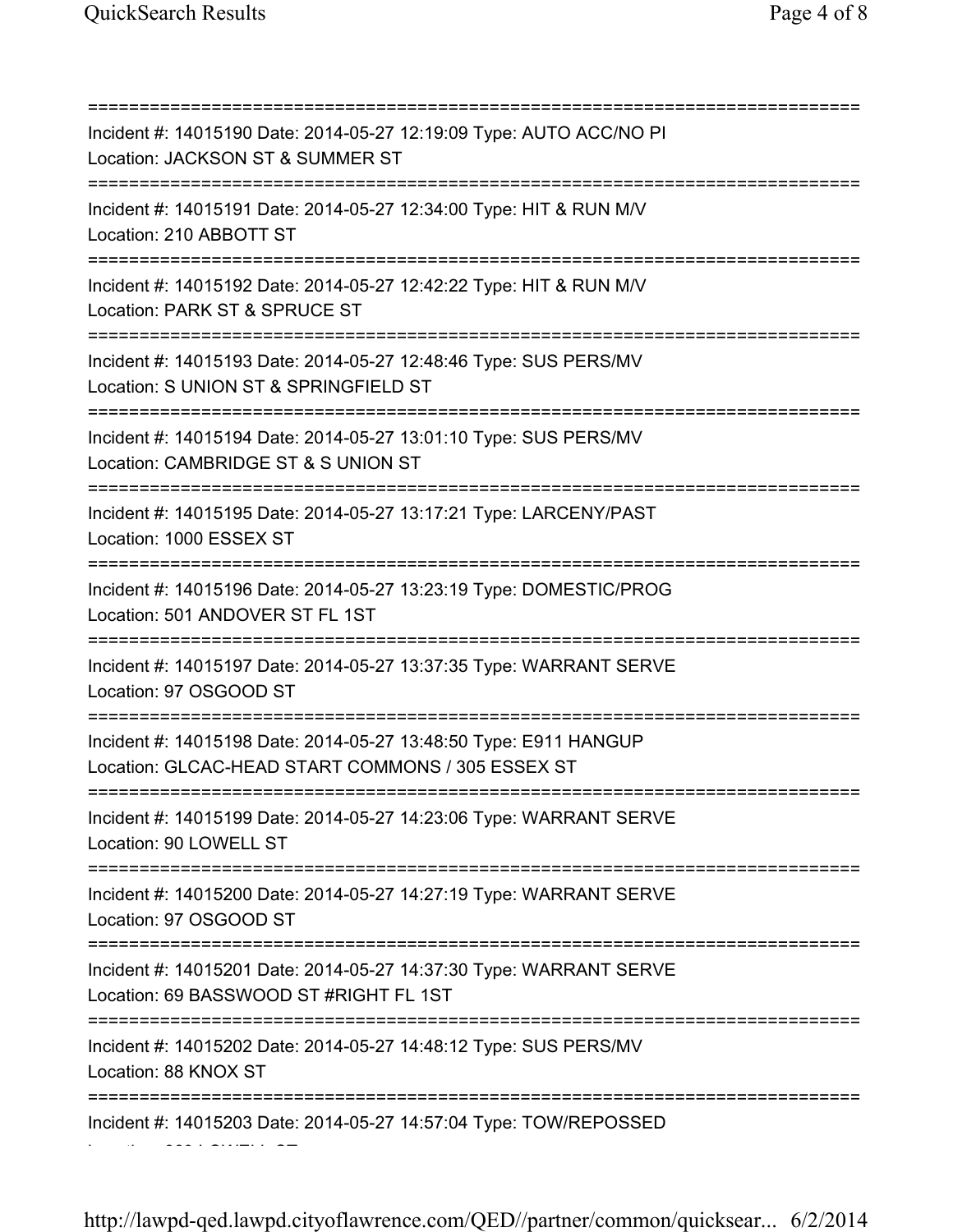=========================================================================== Incident #: 14015204 Date: 2014-05-27 14:58:46 Type: TOW/REPOSSED Location: 297 JACKSON ST =========================================================================== Incident #: 14015205 Date: 2014-05-27 15:10:00 Type: ROBBERY UNARM Location: 100 AMESBURY ST =========================================================================== Incident #: 14015206 Date: 2014-05-27 15:12:12 Type: ALARM/HOLD Location: 130 PARKER ST =========================================================================== Incident #: 14015207 Date: 2014-05-27 15:20:26 Type: LARCENY/PAST Location: 26 WALNUT ST =========================================================================== Incident #: 14015208 Date: 2014-05-27 15:26:11 Type: LARCENY/PAST Location: 334 LAWRENCE ST =========================================================================== Incident #: 14015209 Date: 2014-05-27 15:45:21 Type: HIT & RUN M/V Location: 17 CUSTER ST =========================================================================== Incident #: 14015210 Date: 2014-05-27 15:50:17 Type: ALARM/BURG Location: 45 BROADWAY =========================================================================== Incident #: 14015211 Date: 2014-05-27 15:52:17 Type: MAL DAMG PROG Location: 330 HOWARD ST =========================================================================== Incident #: 14015212 Date: 2014-05-27 15:56:06 Type: TOW/REPOSSED Location: 356 ESSEX ST =========================================================================== Incident #: 14015213 Date: 2014-05-27 15:57:12 Type: DOMESTIC/PROG Location: 7 FOREST ST =========================================================================== Incident #: 14015214 Date: 2014-05-27 15:57:43 Type: DRUG VIO Location: ANDOVER ST & S BROADWAY =========================================================================== Incident #: 14015215 Date: 2014-05-27 16:09:45 Type: KEEP PEACE Location: 61 THORNDIKE ST =========================================================================== Incident #: 14015216 Date: 2014-05-27 16:14:01 Type: B&E/DWELL/AT Location: 59 BROOK ST FL 1ST =========================================================================== Incident #: 14015217 Date: 2014-05-27 16:15:18 Type: HIT & RUN M/V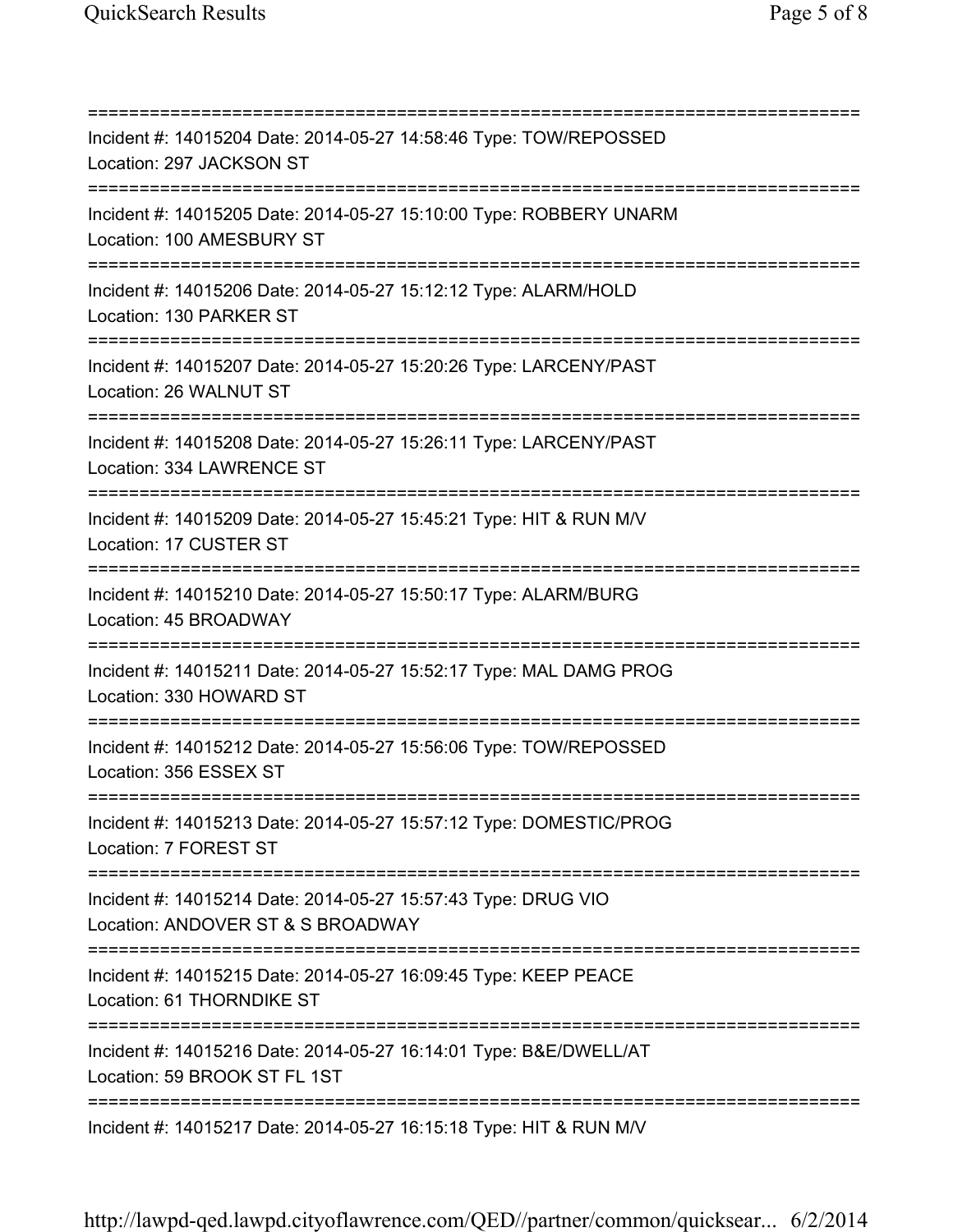=========================================================================== Incident #: 14015218 Date: 2014-05-27 16:22:15 Type: B&E FOLLOW UP Location: 411 RIVERSIDE DR =========================================================================== Incident #: 14015219 Date: 2014-05-27 16:23:31 Type: DRUG VIO Location: 120 NEWTON ST =========================================================================== Incident #: 14015220 Date: 2014-05-27 16:25:42 Type: LARCENY/PAST Location: MCDONALDS / 50 BROADWAY =========================================================================== Incident #: 14015221 Date: 2014-05-27 16:35:52 Type: HIT & RUN M/V Location: MAY ST & RAILROAD ST =========================================================================== Incident #: 14015222 Date: 2014-05-27 16:41:30 Type: HIT & RUN M/V Location: 53 WALNUT ST =========================================================================== Incident #: 14015223 Date: 2014-05-27 16:57:39 Type: GUN CALL Location: SOUTH LAWRENCE EAST SCHOOL / 165 CRAWFORD ST =========================================================================== Incident #: 14015225 Date: 2014-05-27 17:09:45 Type: TRESPASSING Location: 33 BROOK ST =========================================================================== Incident #: 14015224 Date: 2014-05-27 17:11:21 Type: SUS PERS/MV Location: 55 DANA ST =========================================================================== Incident #: 14015226 Date: 2014-05-27 17:23:12 Type: DISTURBANCE Location: BUS TERMINAL / AMESBURY ST & COMMON ST =========================================================================== Incident #: 14015227 Date: 2014-05-27 17:39:22 Type: UNKNOWN PROB Location: APPLETON ST & METHUEN ST =========================================================================== Incident #: 14015228 Date: 2014-05-27 17:42:13 Type: M/V STOP Location: BROADWAY & METHUEN ST =========================================================================== Incident #: 14015229 Date: 2014-05-27 17:43:24 Type: LARCENY/PAST Location: YMCA / 40 LAWRENCE ST =========================================================================== Incident #: 14015230 Date: 2014-05-27 17:45:09 Type: AUTO ACC/UNK PI Location: MARKET ST & PARKER ST =========================================================================== Incident #: 14015231 Date: 2014-05-27 17:47:48 Type: GENERAL SERV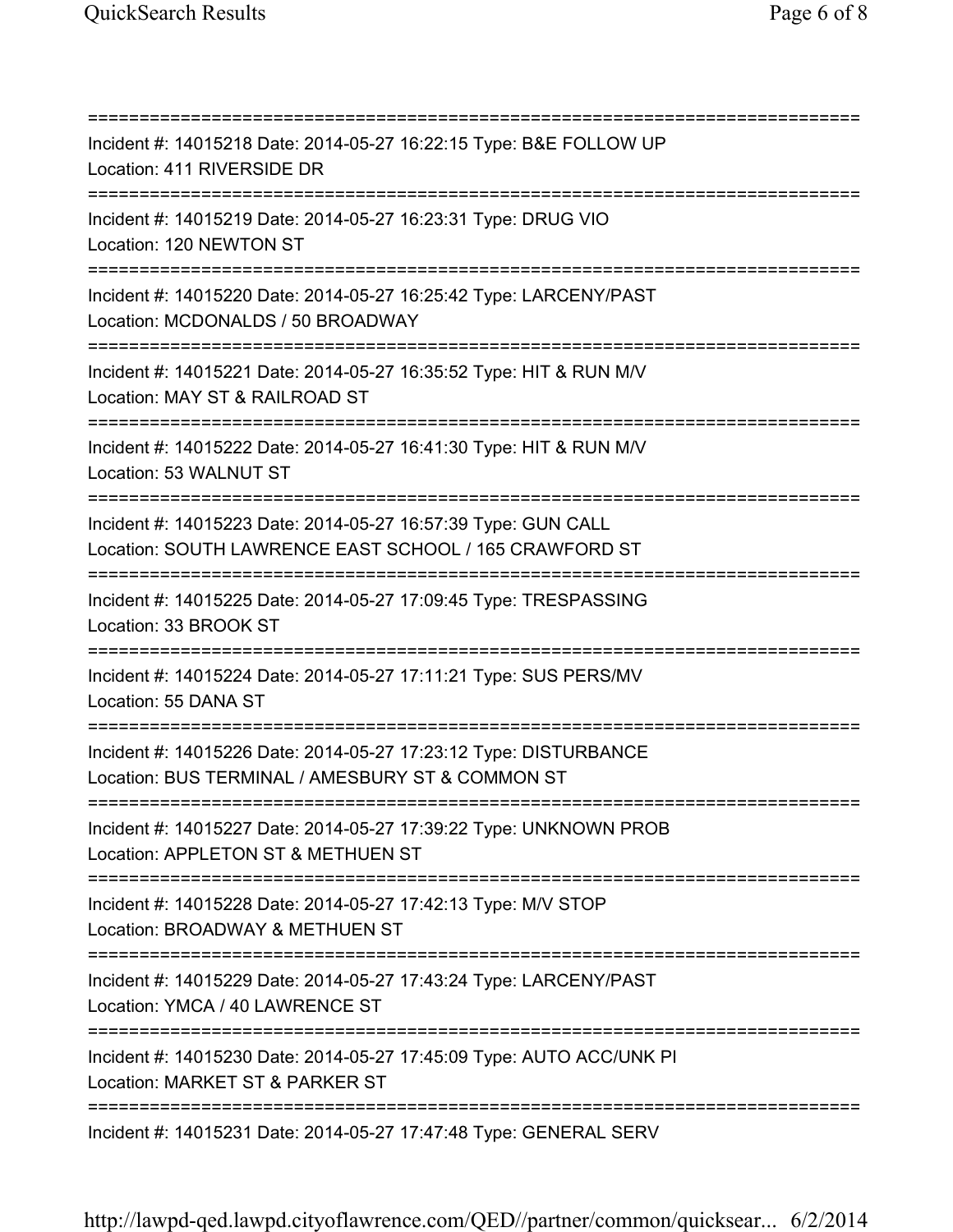| Location: LAWRENCE PUBLIC LIBRARY / 51 LAWRENCE ST                                                                                 |
|------------------------------------------------------------------------------------------------------------------------------------|
| Incident #: 14015232 Date: 2014-05-27 17:50:10 Type: TRANSPORT<br>Location: 90 LOWELL ST                                           |
| Incident #: 14015233 Date: 2014-05-27 17:57:45 Type: VIO CITY ORD<br>Location: JORDAN AV & KENDALL ST<br>========================= |
| Incident #: 14015234 Date: 2014-05-27 18:22:53 Type: HIT & RUN M/V<br>Location: 11 LAWRENCE ST                                     |
| Incident #: 14015235 Date: 2014-05-27 18:39:30 Type: NOISE ORD<br>Location: 90 SALEM ST<br>================================        |
| Incident #: 14015236 Date: 2014-05-27 18:41:46 Type: DISTURBANCE<br>Location: AMESBURY ST & COMMON ST                              |
| Incident #: 14015237 Date: 2014-05-27 18:44:53 Type: STOL/MV/PAS<br>Location: 54 WINTHROP AV                                       |
| Incident #: 14015238 Date: 2014-05-27 18:53:38 Type: TOW OF M/V<br>Location: 395 PROSPECT ST                                       |
| Incident #: 14015239 Date: 2014-05-27 20:04:37 Type: M/V STOP<br>Location: LAWRENCE ST & LOWELL ST                                 |
| Incident #: 14015240 Date: 2014-05-27 20:08:44 Type: UNWANTEDGUEST<br>Location: 209 JACKSON ST FL 3                                |
| Incident #: 14015241 Date: 2014-05-27 20:32:37 Type: SUS PERS/MV<br>Location: 14 FALMOUTH ST FL 2                                  |
| Incident #: 14015242 Date: 2014-05-27 21:34:51 Type: STOL/MV/PAS<br><b>Location: GRACE TER</b>                                     |
| Incident #: 14015243 Date: 2014-05-27 21:44:34 Type: M/V STOP<br>Location: WINTHROP AV                                             |
| Incident #: 14015244 Date: 2014-05-27 21:55:44 Type: M/V STOP<br>Location: MELROSE ST                                              |
| Incident # 4404E94E Deta: 9044 AE 97 99.0E.99 Tune: NOIDE ADD                                                                      |